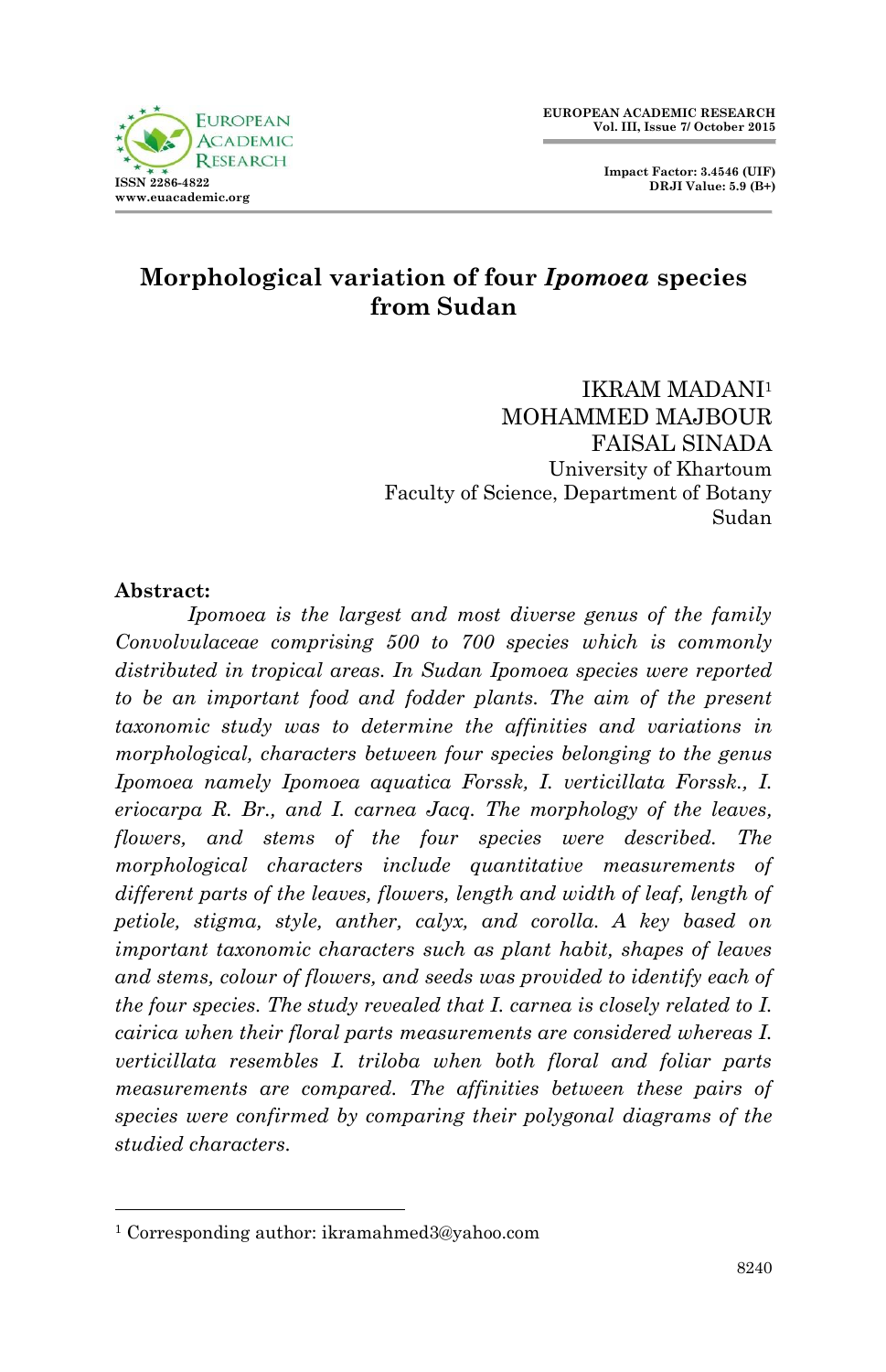**Key words:** *Ipomoea,* Convolvulaceae, morphology, variations, Sudan

### **INTRODUCTION:**

Morphology has been the major criterion for plant classification over a long period of time. During the last century, with the help of light and electron microscopes, internal morphological features played an increasingly important role in elucidating phylogenetic relationship (Carlquist, 1996). *Ipomoea* is the largest and most diverse genus of the family Convolvulaceae comprising 500 to 700 species of mostly shrubs and vines distributed throughout the world particularly in tropical regions (Verdcourt 1963; Mabberly, 1987; Austin and Huaman, 1996; Manos et al., 2001). Andrews (1956) in his Anglo-Egyptian Flora of Sudan reported twenty two species belonging to the genus *Ipomoea*. He adopted classic classification utilizing morphological characters. Updated nomenclature of the *Ipomoea* species has been recently reported by Darbyshire et al. (2015). Earlier, Govil (1971) studied the organogensis of the flowers of *Ipomoea batatus, I. purpurea* and *Tacguemontia poniculata*. He studied the morphology of the floral parts with special reference to their early development. Rabei and Abdel khalik (2012) in their study of the family Convolvulaceae in the flora of Egypt, constructed conventional keys to differentiate between 44 species including the *Ipomoea*. Their keys were based on different morphological characters such as pollen, seeds, and fruits morphology. Adeniyi et al. (2012) used the style length and bracts shape characters to aid the identification and classification of commonly encountered *Ipomoea* species in south west Nigeria. Kadry (2013) used both macro- and micromorphological characters, including seed shape, colour, size, seed surface, epidermal cell shape, anticlinal boundaries, and periclinal cell wall to distinguish between 15 *Ipomoea* species. He emphasized the taxonomic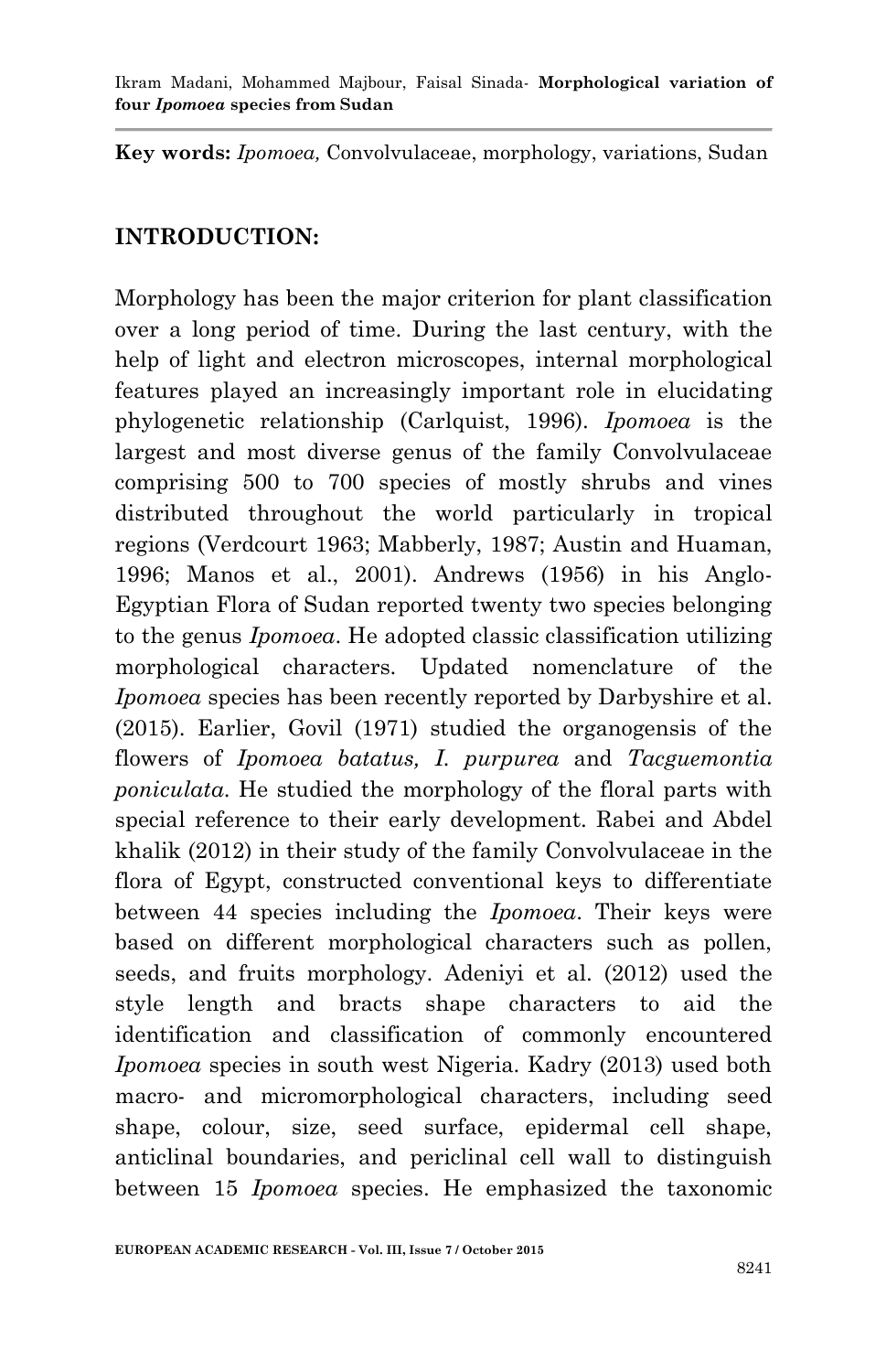importance of seed coat micromorphology. The aim of this study is to determine the nature and sources of variations in the morphology of four species of *Ipomoea* and to construct taxonomic key to differentiate between them

## **MATERIALS AND METHODS:**

*Ipomoea aquatica Forssk, I. verticillata Forssk., I. eriocarpa R. Br.,* and *I. carnea Jacq.* were selected for this study. They were taxonomically identified and authenticated by comparing the collection with the available specimens deposited in the herbarium of the Botany Department of Khartoum University and the herbarium of Medicinal and Aromatic Plants Research Institute. Species names were updated and revised for their synonyms consulting relevant publications (Derbyshire et al. 2015; Missouri Botanical Garden online data.www.tropicos.org.). The morphological features of the four species of *Ipomoea* were studied. Attention was paid to certain morphological characters which show similarities between the species. Other characters such as leaf blade, plant habit, colour of flower and colour of seed were used to construct a simple taxonomic key for the identification of each of the studied species. Variations of morphological characters in seeds, flowers and leaves of the studied species were photographed for comparison. Important morphological characters such as stamen length, style length, calyx length, corolla length, leaf length, leaf width, petiole length and peduncle length were measured. Polygonal representations of the floral and foliar characters were constructed and possible relationships were reported. Herbarium samples for the identified species were deposited in the Herbarium of Botany Department of Khartoum University.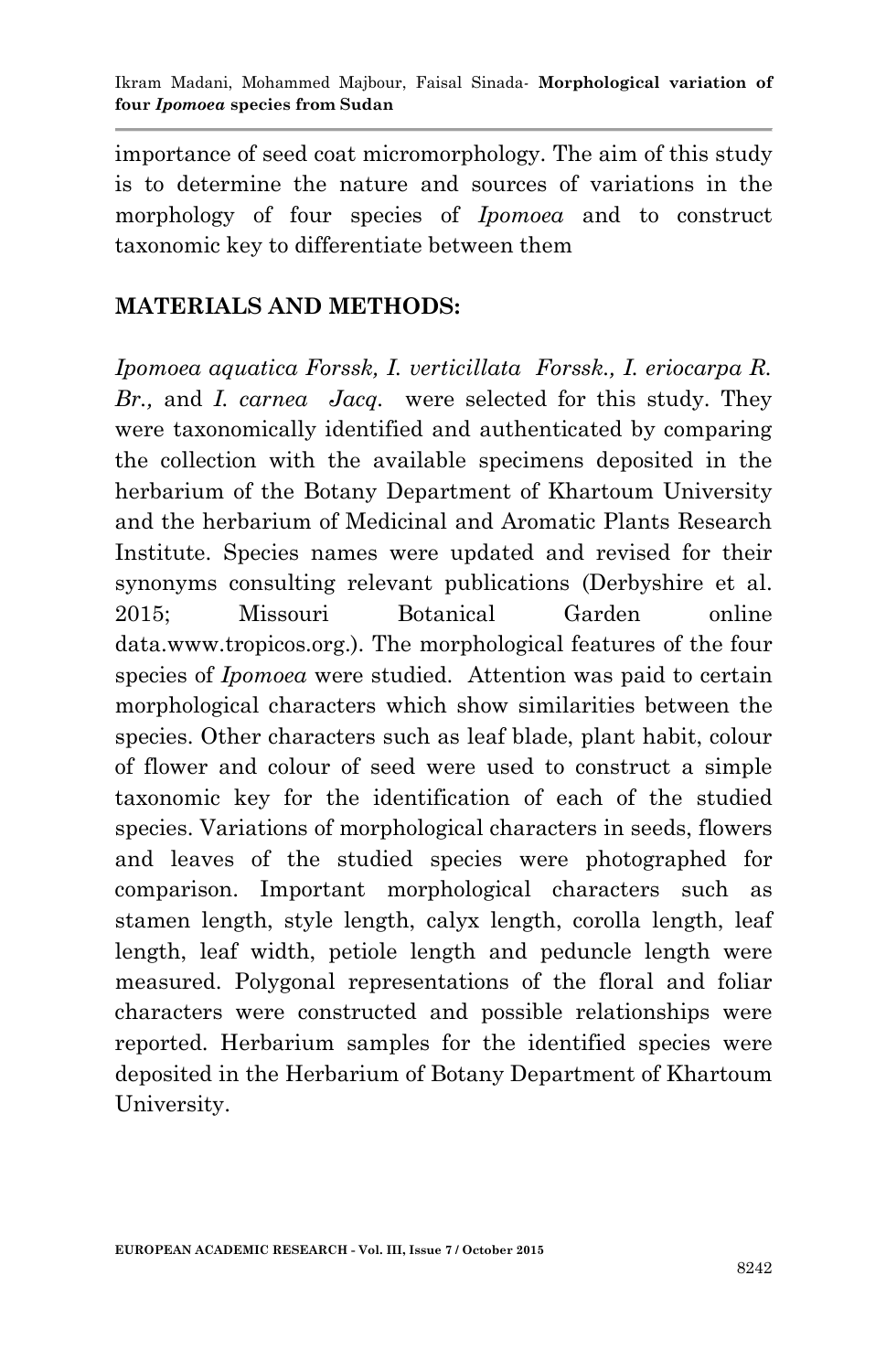# **RESULTS AND DISCUSSION:**

Botanical descriptions with reference to taxonomically important characters are given below:

## *Ipomoea carnea* **Jacq.**

Shrub up to 6 m. Stem, erect, woody, hairy, slendrical. Leaves, alternate, cordate with symmetric base, petiolate. Flowers on long pedicels, axillary, solitary or arranged in monochasium scropioid, cymose, pinkish white. Fruit capsule, 4-seeded. Seeds dark brown, densely covered with hairs ( Plate 1).

**Synonyms:** *I. carnea* subsp*. Carnea*

## *Ipomoea eriocarpa* **R. Br.**

Twinning annual herb**.** Stems slendrical, hirsute. Leaves alternate, ovate-cordate to linear-oblong. Flowers almost sessile or on short pedicels, funnelform, white, mauve or pink. Fruits ovoid-spherical, hairy capsule. Seeds grey, 3-angled, ornamented. The grey ornamented seeds is a characteristic feature of this species as compared to the other species (Plate 2).

**Synonyms:** *Convolvulus eriocarpus* (R. Br.) Spreng., *C. hispidus* Vahl, *C. sessiliflorus* (Roth) Spreng, *Ipomoea horsefieldiana* Miq., *I. ligulata* Bojer, *I. sessiliflora* Roth, *I. sindica* Stapf, *Jacquemontia thomensis* Henriq.

# *Ipomoea aquatica* **Forssk.**

Creeping annual or perennial, on mud or floating on water, up to 3 m long. Stems terete, branched, hollow. Leaves alternate, sagittate, glabrous, petiolate. Flowers funnelform, glabrous, pink, in axillary cymes. Fruits globose to ovoid, 4-seeded capsules. Seeds brown or black, 3-angled, pubescent (Plate 3). **Synonyms:** *Ipomoea natans* Dinter & Suess, *I. repens* Roth, *I. reptans* Poir., *I. sagittifolia* Hochr*., I. subdentata* Miq.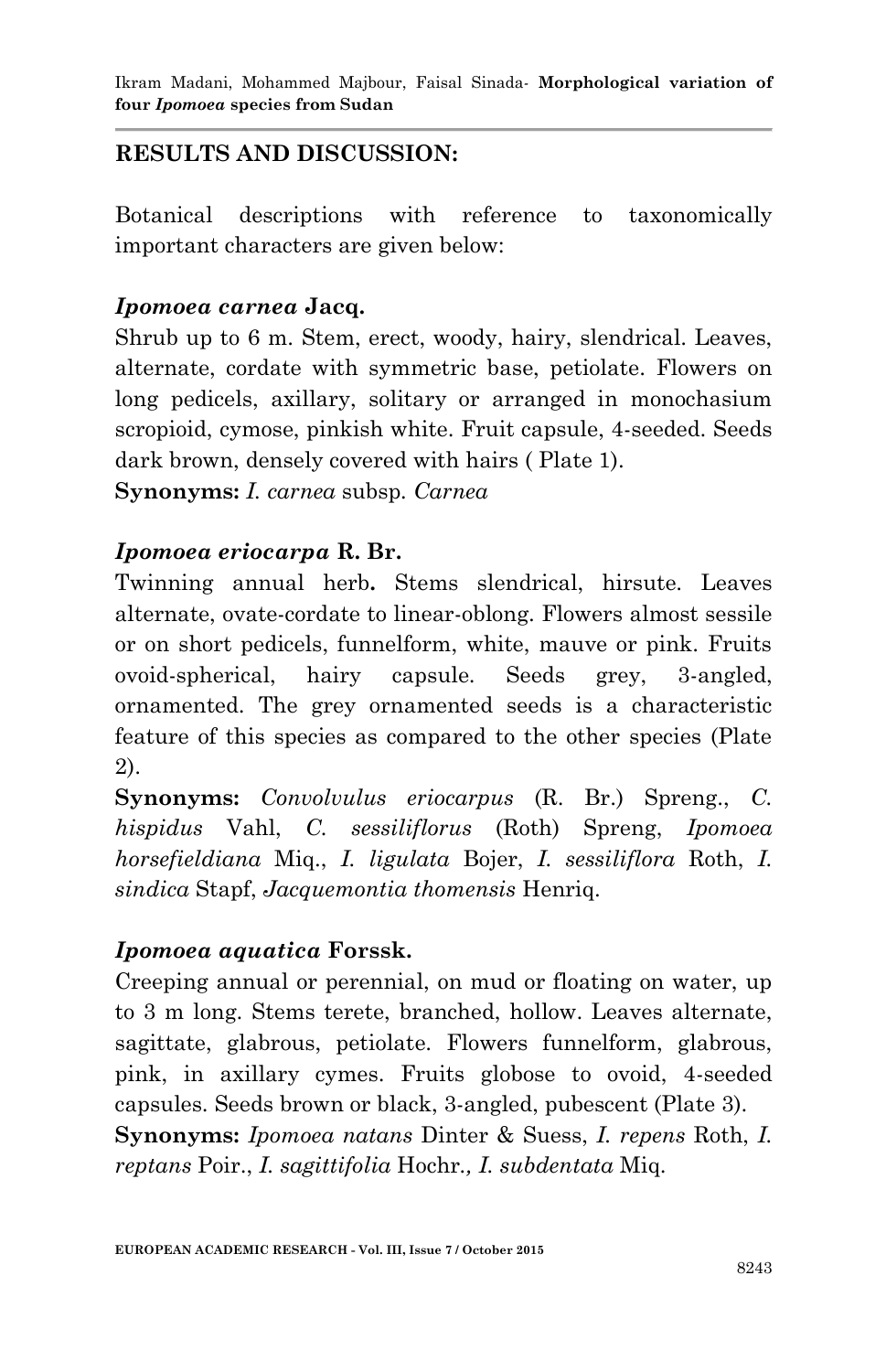#### *Ipomoea verticillata* **Forssk.**

Twinning annual, up to 4 m long. Stems slenderical, branched, hirsute, leaves alternate, cordate, petiolate. Flowers funnelform, glabrous, white, solitary. Fruits ovoid, glabrous, 4 seeded capsules. Seeds brown, 3-angled, pubescent. White flower is the characteristic feature of this species compared to the other species (Plate 4).

#### **Morphological key:**

A simple identification key based on plant habit, stem shape, colour of the flower, and colour and texture of the seed is presented below.

| A. Plant erect shrub                                | I. carnea       |
|-----------------------------------------------------|-----------------|
| AA. Plant prostrate herb                            |                 |
| B. Stem hollow, terete, leaves sagittate            | I. aquatica     |
| B.B. Stem not hollow, slenderical, leaves cordate   |                 |
| D. Flowers white, seeds grey, hairy                 | I. verticillata |
| D.D. Flowers pink-pale pink, seeds grey, ornamented | I. eriocarpa    |
|                                                     |                 |

Comparing their morphology, the studied species were initially separated on the basis of their growth habit. *I. carnea* is the only erect shrub while the other three species are prostrate herbs. I. *aquatica* is the only species that possesses terete hollow stem and sagittate leaves. Cordate leaves and grey ornamented seeds characterize *I. eriocarpa*; hairy seeds characterize both *I. carnea* and *I. verticillata* while smooth seeds characterize *I. aquatica.*

The present findings are in agreement with many authors who considered the morphological characters of leaves and seeds of *Ipomoea* species as of taxonomic importance (Rodella and Schlitter, 1982; Rabei and Abdel khalik, 2012; Kadry 2013).

Another source of morphological variation within the studied species is the flowers trichomes. The presence of trichomes in both calyx and corolla were observed in *I. eriocarpa.* In the case of *I. verticillata*, trichomes were only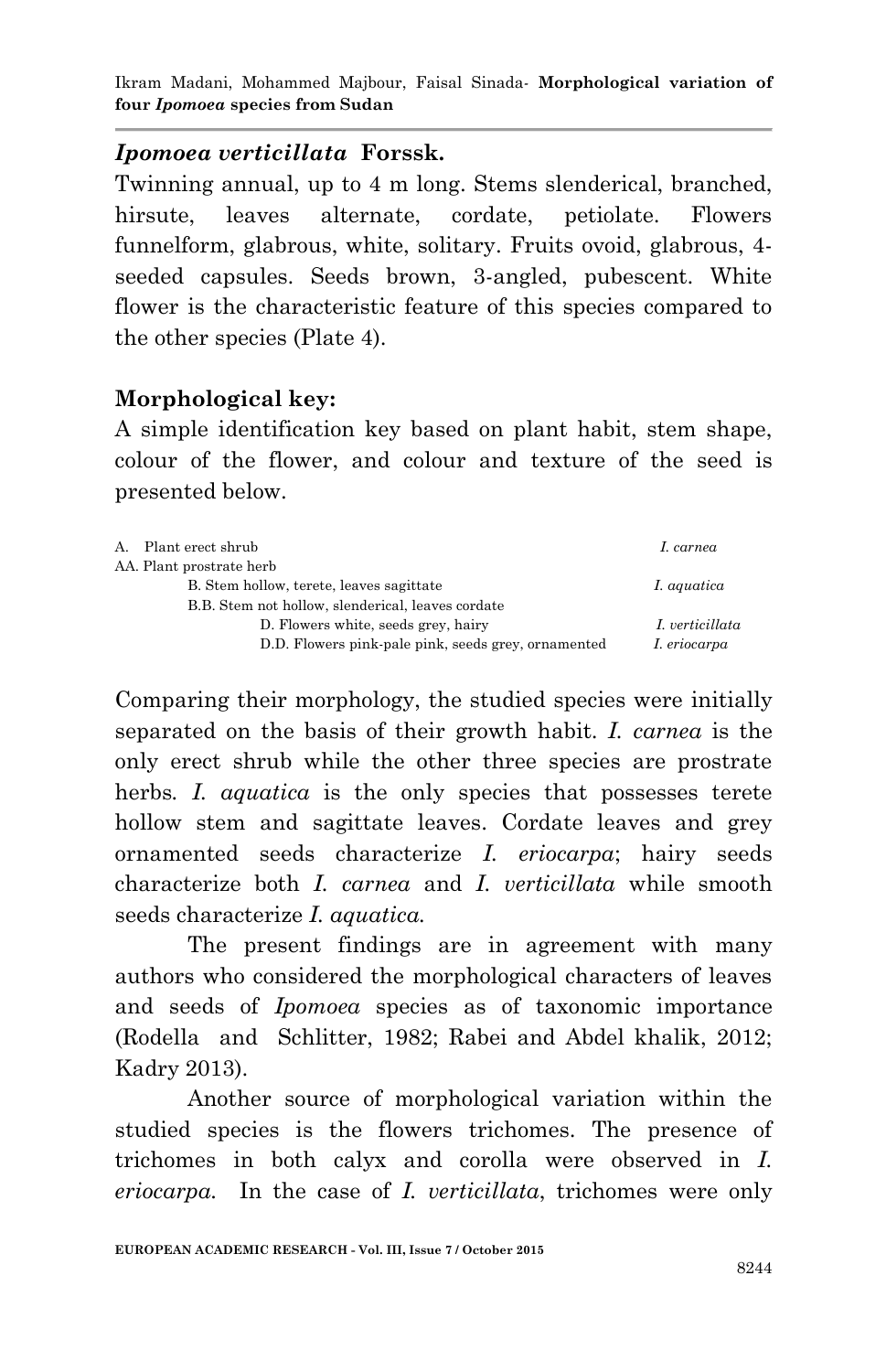observed in the calyx while in *I. carnea* and *I. aquatica* the trichomes were observed only in the corolla.

### **Variation in floral and foliar measurements:**

Measurements of morphologically important characters showed that the studied species varied when both floral and foliar parts are considered. These variations were confirmed by thedifferent polygonal representation of the floral parts measurements as shown in Fig. 1 and foliar parts measurements as shown in Fig. 2



**Plate 1: Ipomoea carnea: (a) Growth habit, (b) Inflorescence, (c) Style and stamens, (d) Seed, (e) Fruit.**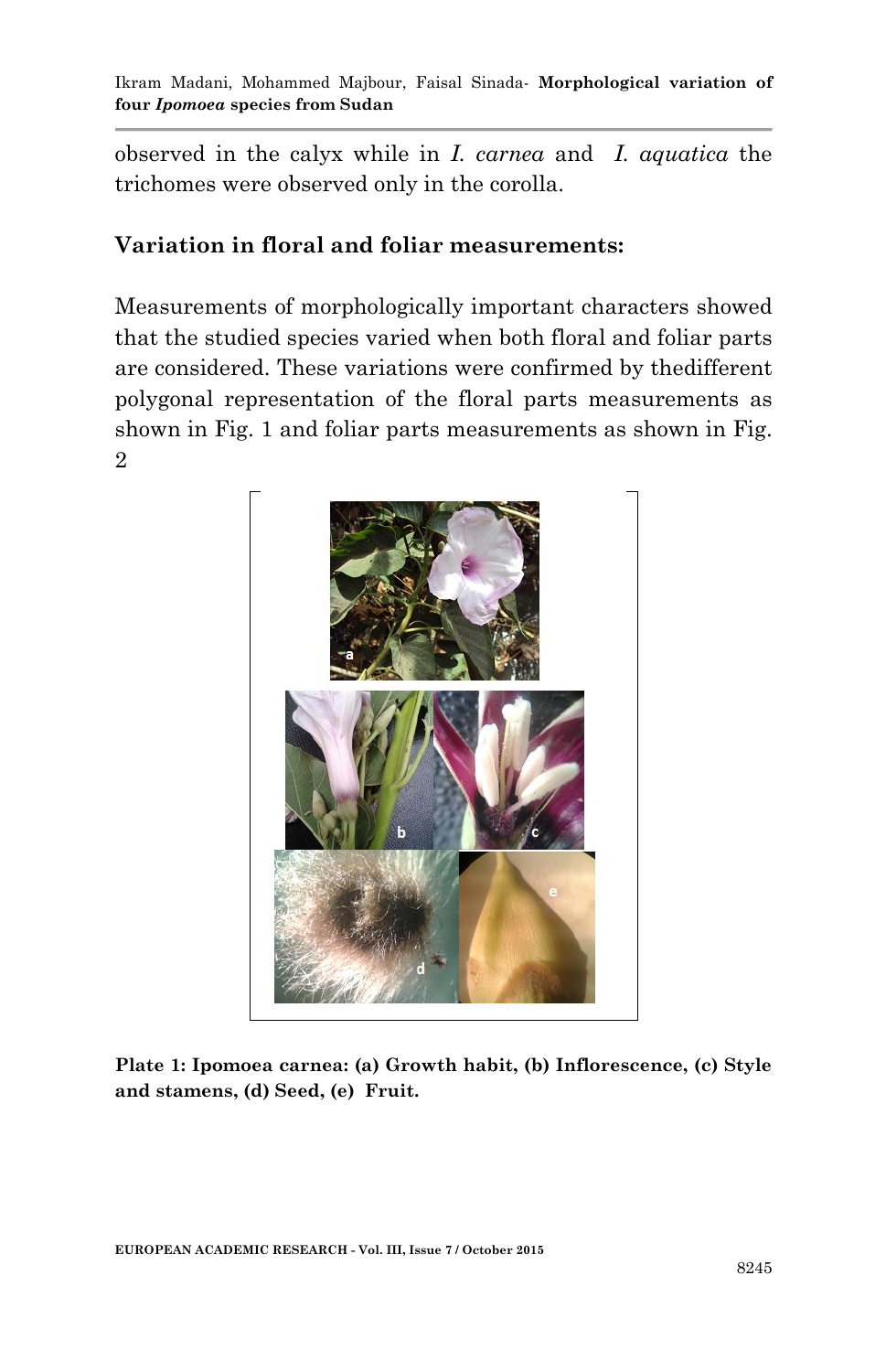

**Plate 2:** *Ipomoea eriocarpa***: (a) Growth habit, (b) Hairy calyx and corolla, (c) Hairy fruit, (d) Ornamented seed**



**Plate 3:** *Ipomoea aquatic***a: (a) Growth habit, (b) Dry fruit, (c) Seed**

**EUROPEAN ACADEMIC RESEARCH - Vol. III, Issue 7 / October 2015**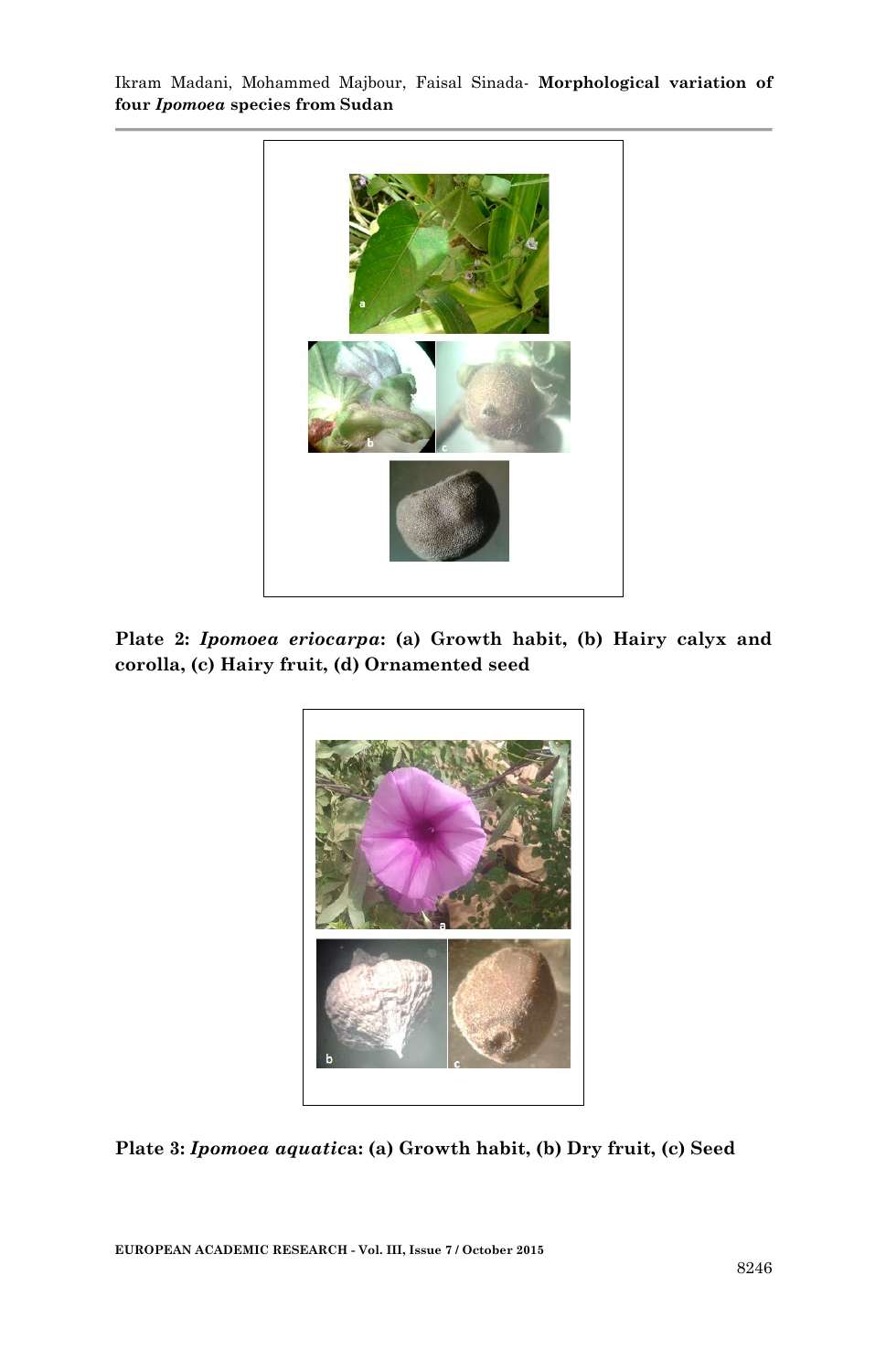

**Plate 4:** *Ipomoea verticillata***.(a) growth habit, (b) Inflorescence, (c) hairy calyx, (d) fruit, (e) seed.**



**Fig. 1: polygonal representation of the floral parts measurements of the studied species**

**EUROPEAN ACADEMIC RESEARCH - Vol. III, Issue 7 / October 2015**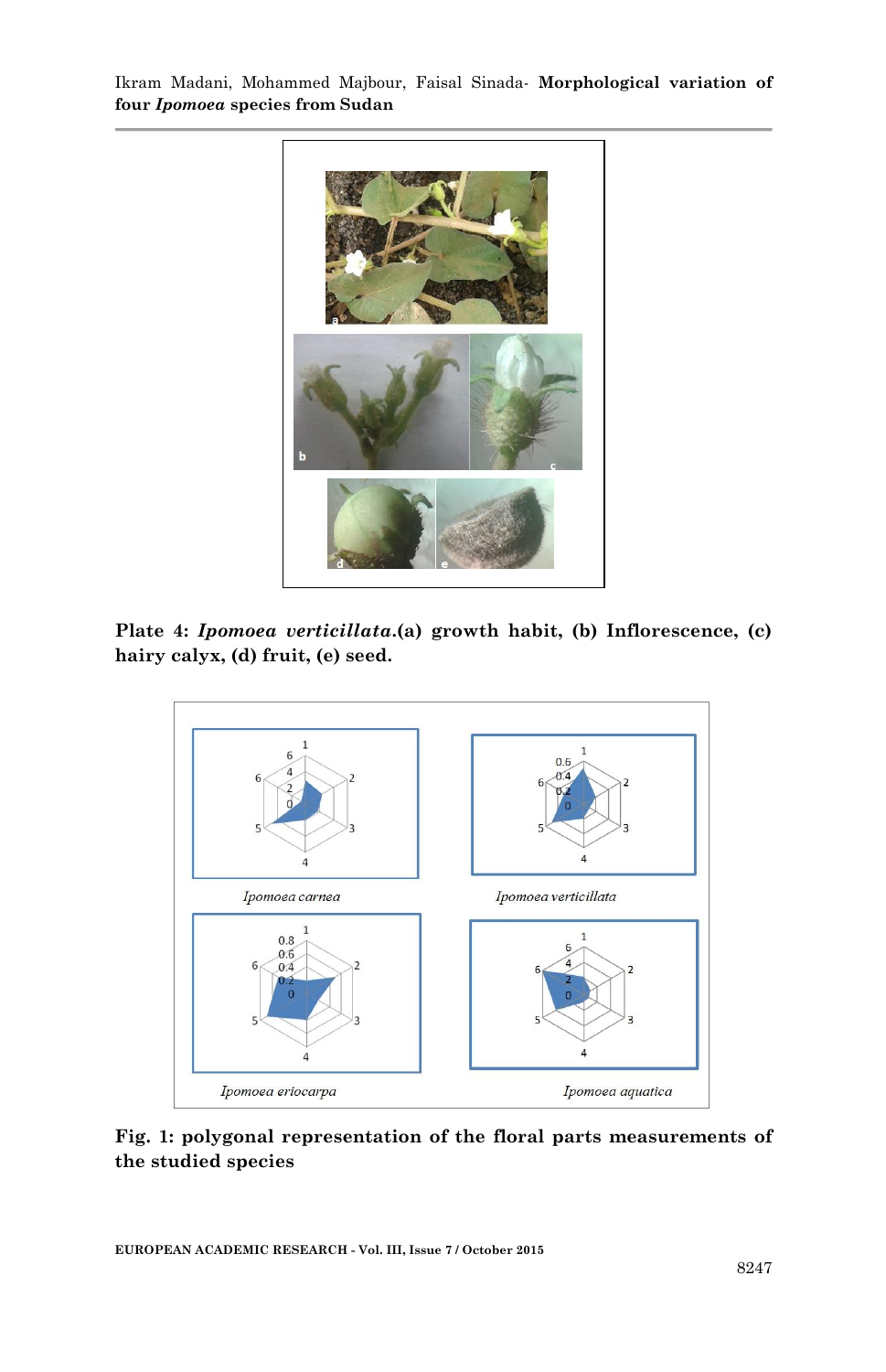

**Fig. 2: Foliar parts measurements of the studied species**

#### **REFERENCES:**

- Adeniyi, A., Jayeola, O. and Oladunjoye, R. (2012). Systematic studies in some *Ipomoea* Linn. species using pollen and flower morphology. *Annals of West University of Timişoara, ser*. *Biology.* 15 (2): 177-187.
- Andrews, F. W. (1956). The Flowering Plants of the Ango-Egyptian Sudan. *T. Buncle and Co. Ltd. Arbroath, Scotland.* Vol. III: 259-275.
- Austin, D. F. and Huaman, Z. (1996). A synopsis of *Ipomoea*  (Convolvulaceae) in the Americas. *Taxon* (45): 3–38.
- Darbyshire, I., Kordofani, M., Imadeldin, F. and Pickering, H. (2015). The plants of Sudan and South Sudan. An annotated checklist. *Kew Publishing, Royal Botanic Gardens, Kew*.
- Govil, C.M. (1971). Morphological studies in the family Convolvulaceae. I: Development and structure of the seed coat, J. Indian Bot. Soc.(50): 32-39.
- Kadry, A. (2013). Systematic implications of seed coat diversity in some representatives of the genus *Ipomoea* (Convolvulaceae) *Turk J Bot* (37): 811-824
- Mabberly, D. J. (1987). The Plant Book. Cambridge University Press.